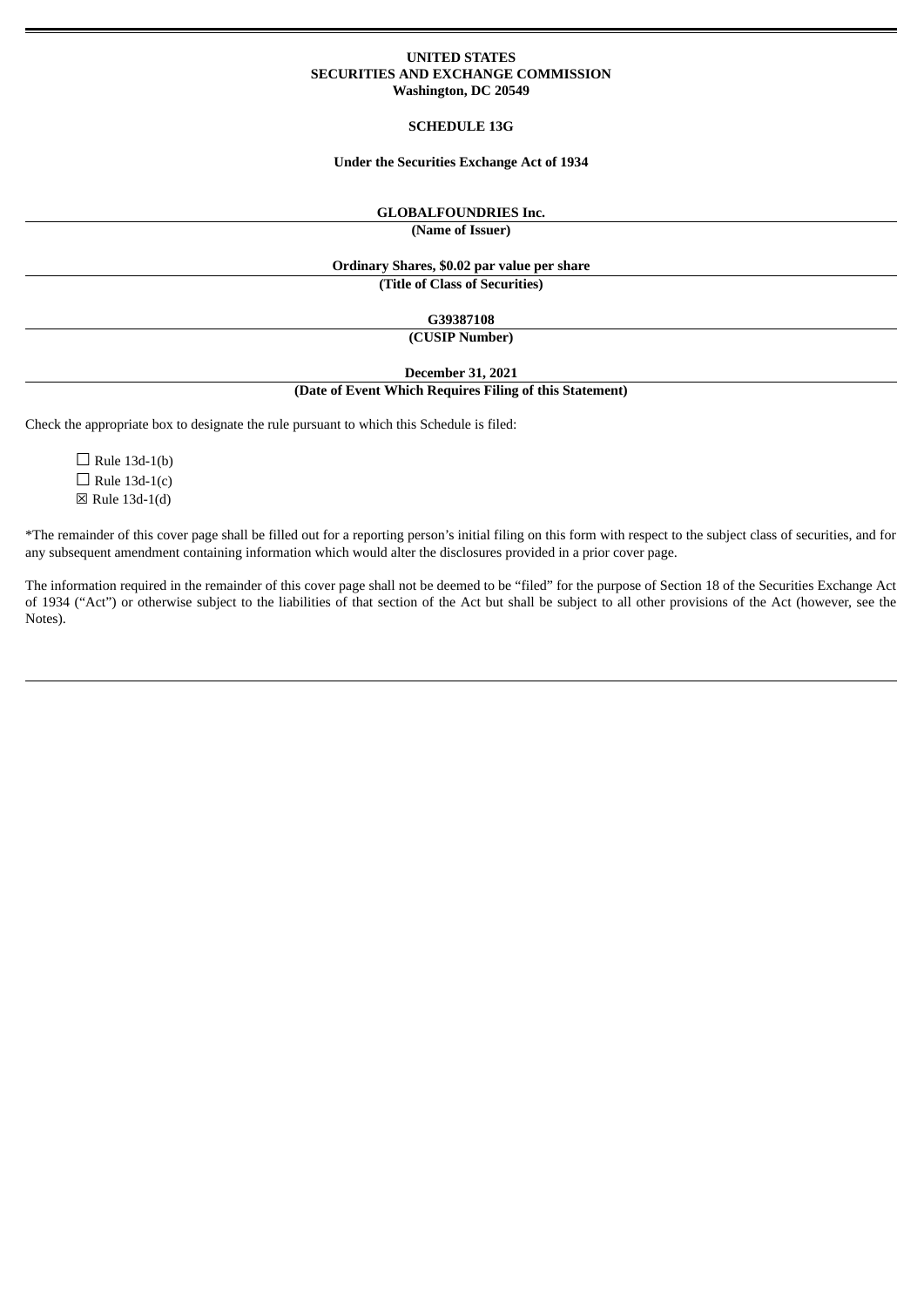|                                                                                           | NAME OF REPORTING PERSONS                                   |   |                                                              |  |  |  |  |
|-------------------------------------------------------------------------------------------|-------------------------------------------------------------|---|--------------------------------------------------------------|--|--|--|--|
| $\mathbf{1}$                                                                              | I.R.S. IDENTIFICATION NOS. OF ABOVE PERSONS (ENTITIES ONLY) |   |                                                              |  |  |  |  |
|                                                                                           | Mubadala Investment Company PJSC                            |   |                                                              |  |  |  |  |
|                                                                                           |                                                             |   |                                                              |  |  |  |  |
| CHECK THE APPROPRIATE BOX IF A MEMBER OF A GROUP (See Instructions)<br>2<br>(a) $\square$ |                                                             |   |                                                              |  |  |  |  |
|                                                                                           | (b)                                                         |   |                                                              |  |  |  |  |
| 3                                                                                         | <b>SEC USE ONLY</b>                                         |   |                                                              |  |  |  |  |
|                                                                                           |                                                             |   | CITIZENSHIP OR PLACE OF ORGANIZATION                         |  |  |  |  |
| $\overline{4}$                                                                            |                                                             |   | The Emirate of Abu Dhabi, United Arab Emirates               |  |  |  |  |
|                                                                                           | <b>NUMBER OF</b>                                            |   | <b>SOLE VOTING POWER</b>                                     |  |  |  |  |
|                                                                                           | <b>SHARES</b>                                               | 5 | Not applicable                                               |  |  |  |  |
|                                                                                           | <b>BENEFICIALLY</b>                                         | 6 | <b>SHARED VOTING POWER</b>                                   |  |  |  |  |
|                                                                                           | <b>OWNED BY</b>                                             |   | 469,501,994                                                  |  |  |  |  |
|                                                                                           | <b>EACH</b>                                                 | 7 | SOLE DISPOSITIVE POWER                                       |  |  |  |  |
|                                                                                           | <b>REPORTING</b>                                            |   | Not applicable                                               |  |  |  |  |
|                                                                                           | <b>PERSON</b>                                               | 8 | <b>SHARED DISPOSITIVE POWER</b>                              |  |  |  |  |
|                                                                                           | WITH                                                        |   | 469,501,994                                                  |  |  |  |  |
| 9                                                                                         |                                                             |   | AGGREGATE AMOUNT BENEFICIALLY OWNED BY EACH REPORTING PERSON |  |  |  |  |
|                                                                                           | 469,501,994                                                 |   |                                                              |  |  |  |  |
| CHECK IF THE AGGREGATE AMOUNT IN ROW (9) EXCLUDES CERTAIN SHARES (See Instructions)<br>10 |                                                             |   |                                                              |  |  |  |  |
| 11                                                                                        | PERCENT OF CLASS REPRESENTED BY AMOUNT IN ROW (9)           |   |                                                              |  |  |  |  |
|                                                                                           | $88.3\%^{(1)}$                                              |   |                                                              |  |  |  |  |
|                                                                                           | TYPE OF REPORTING PERSON (See Instructions)                 |   |                                                              |  |  |  |  |
| 12                                                                                        | CO                                                          |   |                                                              |  |  |  |  |
|                                                                                           |                                                             |   |                                                              |  |  |  |  |

(1) The information set forth herein regarding percentages of beneficial ownership is based upon information obtained from GLOBALFOUNDRIES Inc. (the "Issuer") regarding the 531,845,744 ordinary shares, \$0.02 par value per share ("Ordinary Shares") disclosed as outstanding by the Issuer in its prospectus on Form 424B4 as of October 27, 2021, filed with the Securities and Exchange Commission (the "Commission") on October 29, 2021.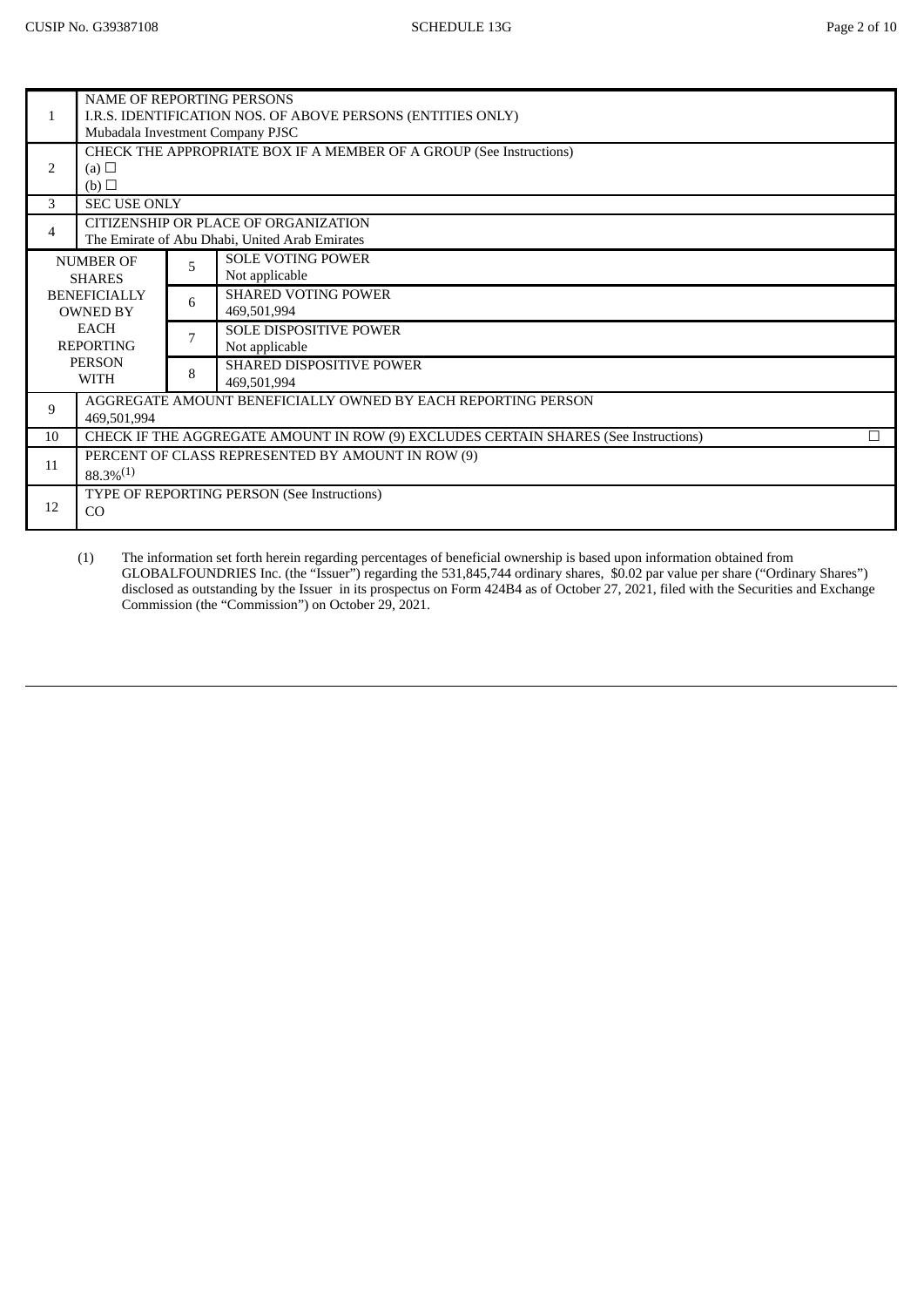|                          | <b>NAME OF REPORTING PERSONS</b><br>I.R.S. IDENTIFICATION NOS. OF ABOVE PERSONS (ENTITIES ONLY)<br>Mamoura Diversified Global Holding PJSC |                                                  |                                 |  |  |  |
|--------------------------|--------------------------------------------------------------------------------------------------------------------------------------------|--------------------------------------------------|---------------------------------|--|--|--|
|                          | CHECK THE APPROPRIATE BOX IF A MEMBER OF A GROUP (See Instructions)                                                                        |                                                  |                                 |  |  |  |
| $\mathcal{P}$            | (a) $\Box$                                                                                                                                 |                                                  |                                 |  |  |  |
|                          | (b)                                                                                                                                        |                                                  |                                 |  |  |  |
| 3                        | <b>SEC USE ONLY</b>                                                                                                                        |                                                  |                                 |  |  |  |
|                          | CITIZENSHIP OR PLACE OF ORGANIZATION                                                                                                       |                                                  |                                 |  |  |  |
| $\overline{\mathcal{A}}$ | The Emirate of Abu Dhabi, United Arab Emirates                                                                                             |                                                  |                                 |  |  |  |
|                          | <b>NUMBER OF</b>                                                                                                                           | 5                                                | <b>SOLE VOTING POWER</b>        |  |  |  |
|                          | <b>SHARES</b><br><b>BENEFICIALLY</b><br><b>OWNED BY</b><br><b>EACH</b>                                                                     |                                                  | Not applicable                  |  |  |  |
|                          |                                                                                                                                            |                                                  | <b>SHARED VOTING POWER</b>      |  |  |  |
|                          |                                                                                                                                            |                                                  | 469,501,994                     |  |  |  |
|                          |                                                                                                                                            |                                                  | <b>SOLE DISPOSITIVE POWER</b>   |  |  |  |
|                          | <b>REPORTING</b>                                                                                                                           |                                                  | Not applicable                  |  |  |  |
|                          | <b>PERSON</b>                                                                                                                              |                                                  | <b>SHARED DISPOSITIVE POWER</b> |  |  |  |
|                          | <b>WITH</b>                                                                                                                                | 8                                                | 469,501,994                     |  |  |  |
| 9                        | AGGREGATE AMOUNT BENEFICIALLY OWNED BY EACH REPORTING PERSON                                                                               |                                                  |                                 |  |  |  |
|                          | 469,501,994                                                                                                                                |                                                  |                                 |  |  |  |
| 10                       | CHECK IF THE AGGREGATE AMOUNT IN ROW (9) EXCLUDES CERTAIN SHARES (See Instructions)<br>□                                                   |                                                  |                                 |  |  |  |
| 11                       |                                                                                                                                            | PERCENT OF CLASS REPRESENTED BY AMOUNT IN ROW(9) |                                 |  |  |  |
|                          | $88.3\%^{(2)}$                                                                                                                             |                                                  |                                 |  |  |  |
| 12                       | TYPE OF REPORTING PERSON (See Instructions)                                                                                                |                                                  |                                 |  |  |  |
|                          | CO                                                                                                                                         |                                                  |                                 |  |  |  |
|                          |                                                                                                                                            |                                                  |                                 |  |  |  |

(2) The information set forth herein regarding percentages of beneficial ownership is based upon information obtained from the Issuer regarding the 531,845,744 Ordinary Shares disclosed as outstanding by the Issuer in its prospectus on Form 424B4 as of October 27, 2021, filed with the Commission on October 29, 2021.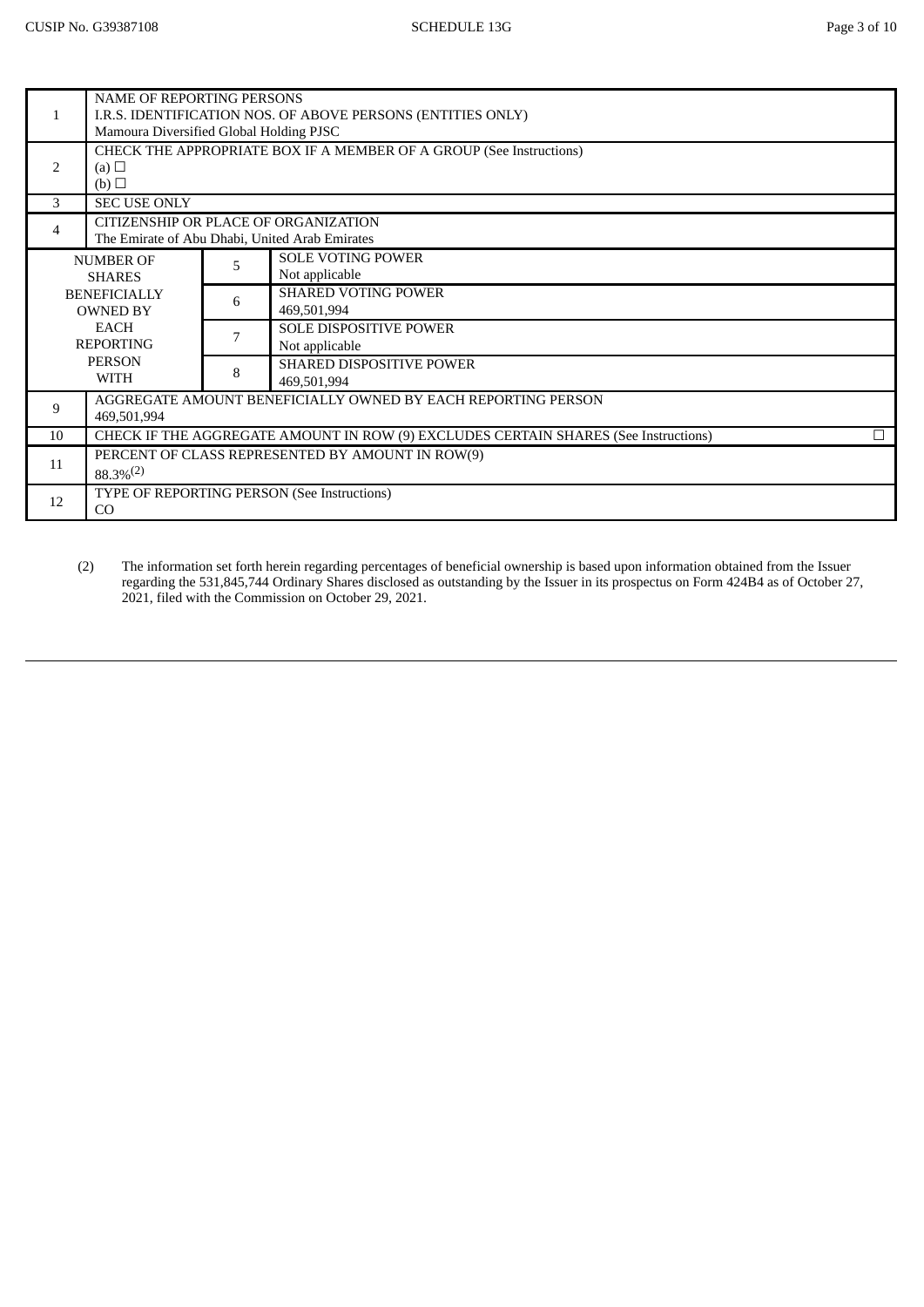|               | <b>NAME OF REPORTING PERSONS</b>                                                    |                                      |                                                              |  |  |  |  |
|---------------|-------------------------------------------------------------------------------------|--------------------------------------|--------------------------------------------------------------|--|--|--|--|
| $\mathbf{1}$  | I.R.S. IDENTIFICATION NOS. OF ABOVE PERSONS (ENTITIES ONLY)                         |                                      |                                                              |  |  |  |  |
|               | Mubadala Technology Investments LLC                                                 |                                      |                                                              |  |  |  |  |
|               | CHECK THE APPROPRIATE BOX IF A MEMBER OF A GROUP (See Instructions)                 |                                      |                                                              |  |  |  |  |
| $\mathcal{P}$ | (a) $\square$                                                                       |                                      |                                                              |  |  |  |  |
|               | (b)                                                                                 |                                      |                                                              |  |  |  |  |
| 3             | <b>SEC USE ONLY</b>                                                                 |                                      |                                                              |  |  |  |  |
| 4             |                                                                                     | CITIZENSHIP OR PLACE OF ORGANIZATION |                                                              |  |  |  |  |
|               | The Emirate of Abu Dhabi, United Arab Emirates                                      |                                      |                                                              |  |  |  |  |
|               | <b>NUMBER OF</b>                                                                    | 5                                    | <b>SOLE VOTING POWER</b>                                     |  |  |  |  |
|               | <b>SHARES</b>                                                                       |                                      | Not applicable                                               |  |  |  |  |
|               | <b>BENEFICIALLY</b>                                                                 |                                      | <b>SHARED VOTING POWER</b>                                   |  |  |  |  |
|               | <b>OWNED BY</b>                                                                     | 6                                    | 469,501,994                                                  |  |  |  |  |
|               | EACH                                                                                | 7                                    | <b>SOLE DISPOSITIVE POWER</b>                                |  |  |  |  |
|               | <b>REPORTING</b>                                                                    |                                      | Not applicable                                               |  |  |  |  |
|               | <b>PERSON</b>                                                                       | 8                                    | <b>SHARED DISPOSITIVE POWER</b>                              |  |  |  |  |
|               | <b>WITH</b>                                                                         |                                      | 469,501,994                                                  |  |  |  |  |
| 9             |                                                                                     |                                      | AGGREGATE AMOUNT BENEFICIALLY OWNED BY EACH REPORTING PERSON |  |  |  |  |
|               | 469,501,994                                                                         |                                      |                                                              |  |  |  |  |
| 10            | CHECK IF THE AGGREGATE AMOUNT IN ROW (9) EXCLUDES CERTAIN SHARES (See Instructions) |                                      |                                                              |  |  |  |  |
|               | PERCENT OF CLASS REPRESENTED BY AMOUNT IN ROW (9)                                   |                                      |                                                              |  |  |  |  |
| 11            | $88.3\%^{(3)}$                                                                      |                                      |                                                              |  |  |  |  |
|               | TYPE OF REPORTING PERSON (See Instructions)                                         |                                      |                                                              |  |  |  |  |
| 12            | 00                                                                                  |                                      |                                                              |  |  |  |  |
|               |                                                                                     |                                      |                                                              |  |  |  |  |

(3) The information set forth herein regarding percentages of beneficial ownership is based upon information obtained from the Issuer regarding the 531,845,744 Ordinary Shares disclosed as outstanding by the Issuer in its prospectus on Form 424B4 as of October 27, 2021, filed with the Commission on October 29, 2021.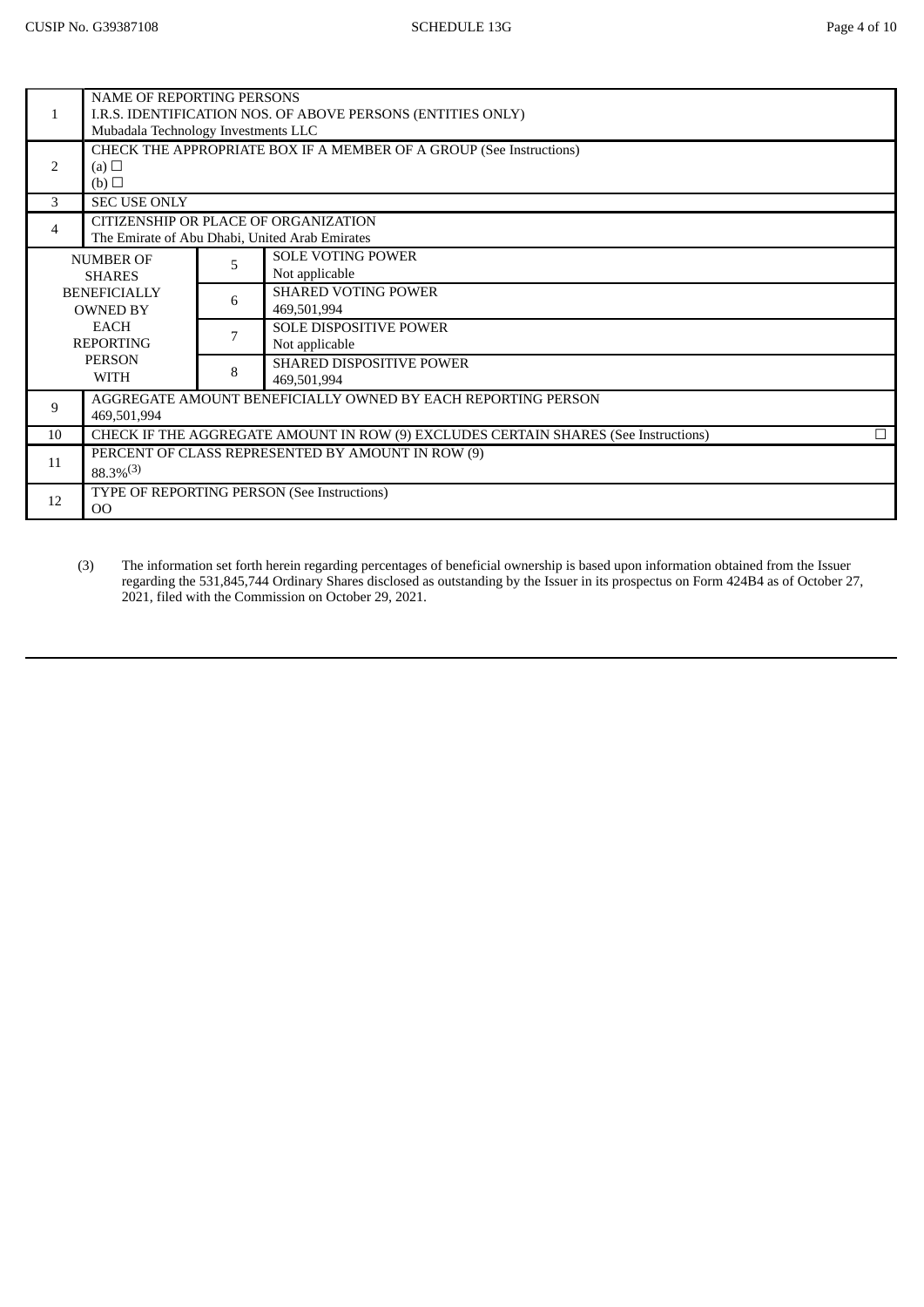| I.R.S. IDENTIFICATION NOS. OF ABOVE PERSONS (ENTITIES ONLY)<br>$\mathbf{1}$<br>Mubadala Technology Investment Company<br>CHECK THE APPROPRIATE BOX IF A MEMBER OF A GROUP (See Instructions)<br>$\mathcal{P}$<br>(a) $\Box$<br>(b)<br><b>SEC USE ONLY</b><br>3<br>CITIZENSHIP OR PLACE OF ORGANIZATION<br>4<br>Cayman Islands<br><b>SOLE VOTING POWER</b><br><b>NUMBER OF</b><br>5<br>Not applicable<br><b>SHARES</b><br><b>SHARED VOTING POWER</b><br><b>BENEFICIALLY</b><br>6<br>355,199,925<br><b>OWNED BY</b><br><b>EACH</b><br><b>SOLE DISPOSITIVE POWER</b><br>7<br><b>REPORTING</b><br>Not applicable<br><b>PERSON</b><br><b>SHARED DISPOSITIVE POWER</b><br>8<br><b>WITH</b><br>355,199,925<br>AGGREGATE AMOUNT BENEFICIALLY OWNED BY EACH REPORTING PERSON<br>9<br>355,199,925<br>CHECK IF THE AGGREGATE AMOUNT IN ROW (9) EXCLUDES CERTAIN SHARES (See Instructions)<br>10<br>П<br>PERCENT OF CLASS REPRESENTED BY AMOUNT IN ROW (9)<br>11<br>$66.8\%^{(4)}$<br>TYPE OF REPORTING PERSON (See Instructions)<br>12<br>O <sub>O</sub> |                           |  |  |  |  |  |
|-----------------------------------------------------------------------------------------------------------------------------------------------------------------------------------------------------------------------------------------------------------------------------------------------------------------------------------------------------------------------------------------------------------------------------------------------------------------------------------------------------------------------------------------------------------------------------------------------------------------------------------------------------------------------------------------------------------------------------------------------------------------------------------------------------------------------------------------------------------------------------------------------------------------------------------------------------------------------------------------------------------------------------------------------|---------------------------|--|--|--|--|--|
|                                                                                                                                                                                                                                                                                                                                                                                                                                                                                                                                                                                                                                                                                                                                                                                                                                                                                                                                                                                                                                               | NAME OF REPORTING PERSONS |  |  |  |  |  |
|                                                                                                                                                                                                                                                                                                                                                                                                                                                                                                                                                                                                                                                                                                                                                                                                                                                                                                                                                                                                                                               |                           |  |  |  |  |  |
|                                                                                                                                                                                                                                                                                                                                                                                                                                                                                                                                                                                                                                                                                                                                                                                                                                                                                                                                                                                                                                               |                           |  |  |  |  |  |
|                                                                                                                                                                                                                                                                                                                                                                                                                                                                                                                                                                                                                                                                                                                                                                                                                                                                                                                                                                                                                                               |                           |  |  |  |  |  |
|                                                                                                                                                                                                                                                                                                                                                                                                                                                                                                                                                                                                                                                                                                                                                                                                                                                                                                                                                                                                                                               |                           |  |  |  |  |  |
|                                                                                                                                                                                                                                                                                                                                                                                                                                                                                                                                                                                                                                                                                                                                                                                                                                                                                                                                                                                                                                               |                           |  |  |  |  |  |
|                                                                                                                                                                                                                                                                                                                                                                                                                                                                                                                                                                                                                                                                                                                                                                                                                                                                                                                                                                                                                                               |                           |  |  |  |  |  |
|                                                                                                                                                                                                                                                                                                                                                                                                                                                                                                                                                                                                                                                                                                                                                                                                                                                                                                                                                                                                                                               |                           |  |  |  |  |  |
|                                                                                                                                                                                                                                                                                                                                                                                                                                                                                                                                                                                                                                                                                                                                                                                                                                                                                                                                                                                                                                               |                           |  |  |  |  |  |
|                                                                                                                                                                                                                                                                                                                                                                                                                                                                                                                                                                                                                                                                                                                                                                                                                                                                                                                                                                                                                                               |                           |  |  |  |  |  |
|                                                                                                                                                                                                                                                                                                                                                                                                                                                                                                                                                                                                                                                                                                                                                                                                                                                                                                                                                                                                                                               |                           |  |  |  |  |  |
|                                                                                                                                                                                                                                                                                                                                                                                                                                                                                                                                                                                                                                                                                                                                                                                                                                                                                                                                                                                                                                               |                           |  |  |  |  |  |
|                                                                                                                                                                                                                                                                                                                                                                                                                                                                                                                                                                                                                                                                                                                                                                                                                                                                                                                                                                                                                                               |                           |  |  |  |  |  |
|                                                                                                                                                                                                                                                                                                                                                                                                                                                                                                                                                                                                                                                                                                                                                                                                                                                                                                                                                                                                                                               |                           |  |  |  |  |  |
|                                                                                                                                                                                                                                                                                                                                                                                                                                                                                                                                                                                                                                                                                                                                                                                                                                                                                                                                                                                                                                               |                           |  |  |  |  |  |
|                                                                                                                                                                                                                                                                                                                                                                                                                                                                                                                                                                                                                                                                                                                                                                                                                                                                                                                                                                                                                                               |                           |  |  |  |  |  |
|                                                                                                                                                                                                                                                                                                                                                                                                                                                                                                                                                                                                                                                                                                                                                                                                                                                                                                                                                                                                                                               |                           |  |  |  |  |  |
|                                                                                                                                                                                                                                                                                                                                                                                                                                                                                                                                                                                                                                                                                                                                                                                                                                                                                                                                                                                                                                               |                           |  |  |  |  |  |
|                                                                                                                                                                                                                                                                                                                                                                                                                                                                                                                                                                                                                                                                                                                                                                                                                                                                                                                                                                                                                                               |                           |  |  |  |  |  |
|                                                                                                                                                                                                                                                                                                                                                                                                                                                                                                                                                                                                                                                                                                                                                                                                                                                                                                                                                                                                                                               |                           |  |  |  |  |  |
|                                                                                                                                                                                                                                                                                                                                                                                                                                                                                                                                                                                                                                                                                                                                                                                                                                                                                                                                                                                                                                               |                           |  |  |  |  |  |
|                                                                                                                                                                                                                                                                                                                                                                                                                                                                                                                                                                                                                                                                                                                                                                                                                                                                                                                                                                                                                                               |                           |  |  |  |  |  |
|                                                                                                                                                                                                                                                                                                                                                                                                                                                                                                                                                                                                                                                                                                                                                                                                                                                                                                                                                                                                                                               |                           |  |  |  |  |  |
|                                                                                                                                                                                                                                                                                                                                                                                                                                                                                                                                                                                                                                                                                                                                                                                                                                                                                                                                                                                                                                               |                           |  |  |  |  |  |
|                                                                                                                                                                                                                                                                                                                                                                                                                                                                                                                                                                                                                                                                                                                                                                                                                                                                                                                                                                                                                                               |                           |  |  |  |  |  |

(4) The information set forth herein regarding percentages of beneficial ownership is based upon information obtained from the Issuer regarding the 531,845,744 Ordinary Shares disclosed as outstanding by the Issuer in its prospectus on Form 424B4 as of October 27, 2021, filed with the Commission on October 29, 2021.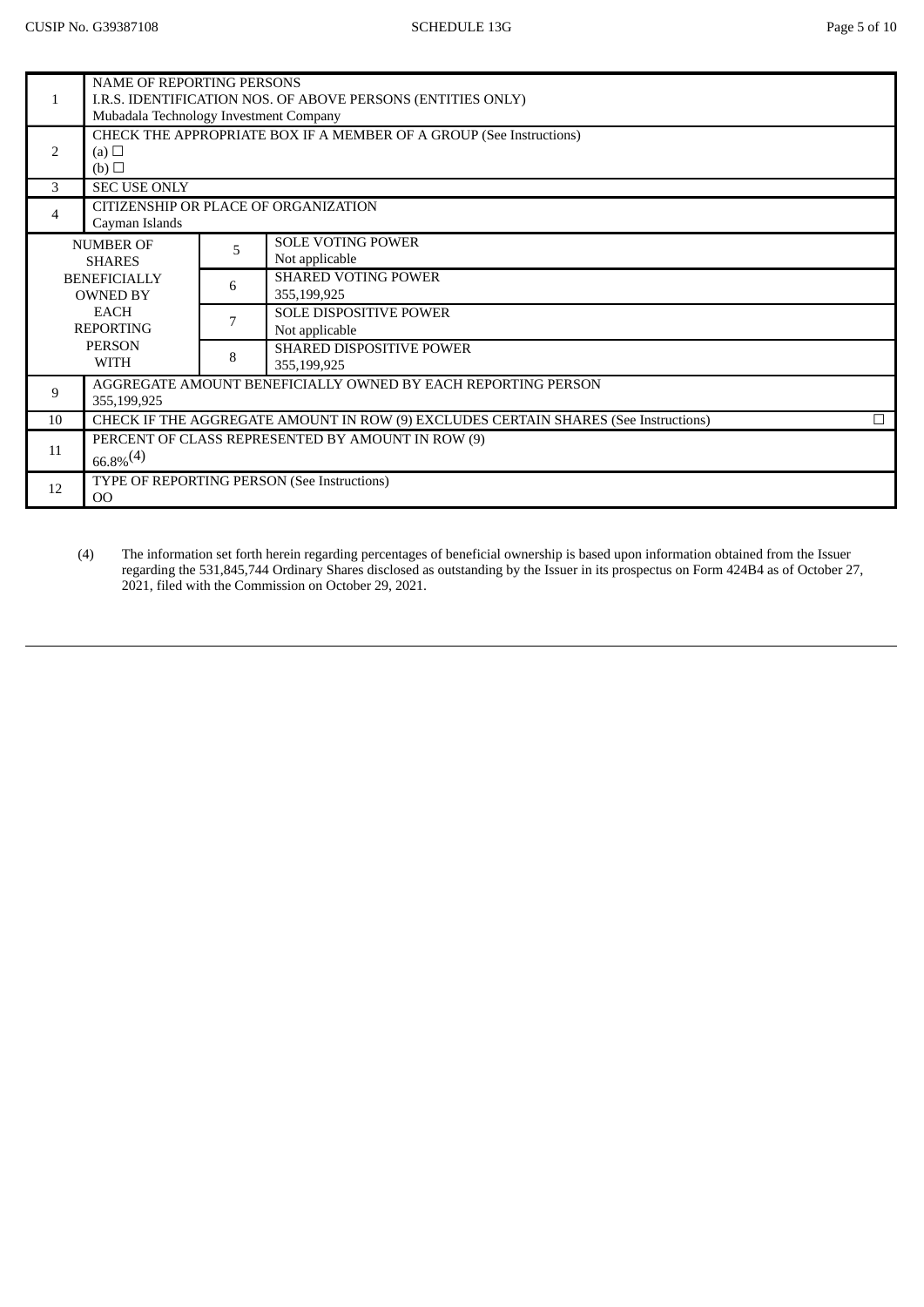|               | <b>NAME OF REPORTING PERSONS</b>                                    |                                                                                     |                                 |  |  |  |
|---------------|---------------------------------------------------------------------|-------------------------------------------------------------------------------------|---------------------------------|--|--|--|
|               | I.R.S. IDENTIFICATION NOS. OF ABOVE PERSONS (ENTITIES ONLY)         |                                                                                     |                                 |  |  |  |
|               | MTI International Investment Company LLC                            |                                                                                     |                                 |  |  |  |
|               | CHECK THE APPROPRIATE BOX IF A MEMBER OF A GROUP (See Instructions) |                                                                                     |                                 |  |  |  |
| $\mathcal{P}$ | (a) $\square$                                                       |                                                                                     |                                 |  |  |  |
|               | (b)                                                                 |                                                                                     |                                 |  |  |  |
| 3             | <b>SEC USE ONLY</b>                                                 |                                                                                     |                                 |  |  |  |
|               | CITIZENSHIP OR PLACE OF ORGANIZATION                                |                                                                                     |                                 |  |  |  |
| 4             | The Emirate of Abu Dhabi, United Arab Emirates                      |                                                                                     |                                 |  |  |  |
|               | <b>NUMBER OF</b>                                                    |                                                                                     | <b>SOLE VOTING POWER</b>        |  |  |  |
|               | <b>SHARES</b>                                                       | 5                                                                                   | Not applicable                  |  |  |  |
|               | <b>BENEFICIALLY</b><br><b>OWNED BY</b>                              | 6                                                                                   | <b>SHARED VOTING POWER</b>      |  |  |  |
|               |                                                                     |                                                                                     | 114,302,069                     |  |  |  |
|               | <b>EACH</b>                                                         |                                                                                     | <b>SOLE DISPOSITIVE POWER</b>   |  |  |  |
|               | <b>REPORTING</b>                                                    |                                                                                     | Not applicable                  |  |  |  |
|               | <b>PERSON</b>                                                       |                                                                                     | <b>SHARED DISPOSITIVE POWER</b> |  |  |  |
|               | <b>WITH</b>                                                         | 8                                                                                   | 114,302,069                     |  |  |  |
|               | AGGREGATE AMOUNT BENEFICIALLY OWNED BY EACH REPORTING PERSON        |                                                                                     |                                 |  |  |  |
| 9             | 114,302,069                                                         |                                                                                     |                                 |  |  |  |
| 10            |                                                                     | CHECK IF THE AGGREGATE AMOUNT IN ROW (9) EXCLUDES CERTAIN SHARES (See Instructions) |                                 |  |  |  |
|               | PERCENT OF CLASS REPRESENTED BY AMOUNT IN ROW (9)                   |                                                                                     |                                 |  |  |  |
| 11            | $21.5\%^{(5)}$                                                      |                                                                                     |                                 |  |  |  |
|               | TYPE OF REPORTING PERSON (See Instructions)                         |                                                                                     |                                 |  |  |  |
| 12            | 0 <sup>0</sup>                                                      |                                                                                     |                                 |  |  |  |

(5) The information set forth herein regarding percentages of beneficial ownership is based upon information obtained from the Issuer regarding the 531,845,744 Ordinary Shares disclosed as outstanding by the Issuer in its prospectus on Form 424B4 as of October 27, 2021, filed with the Commission on October 29, 2021.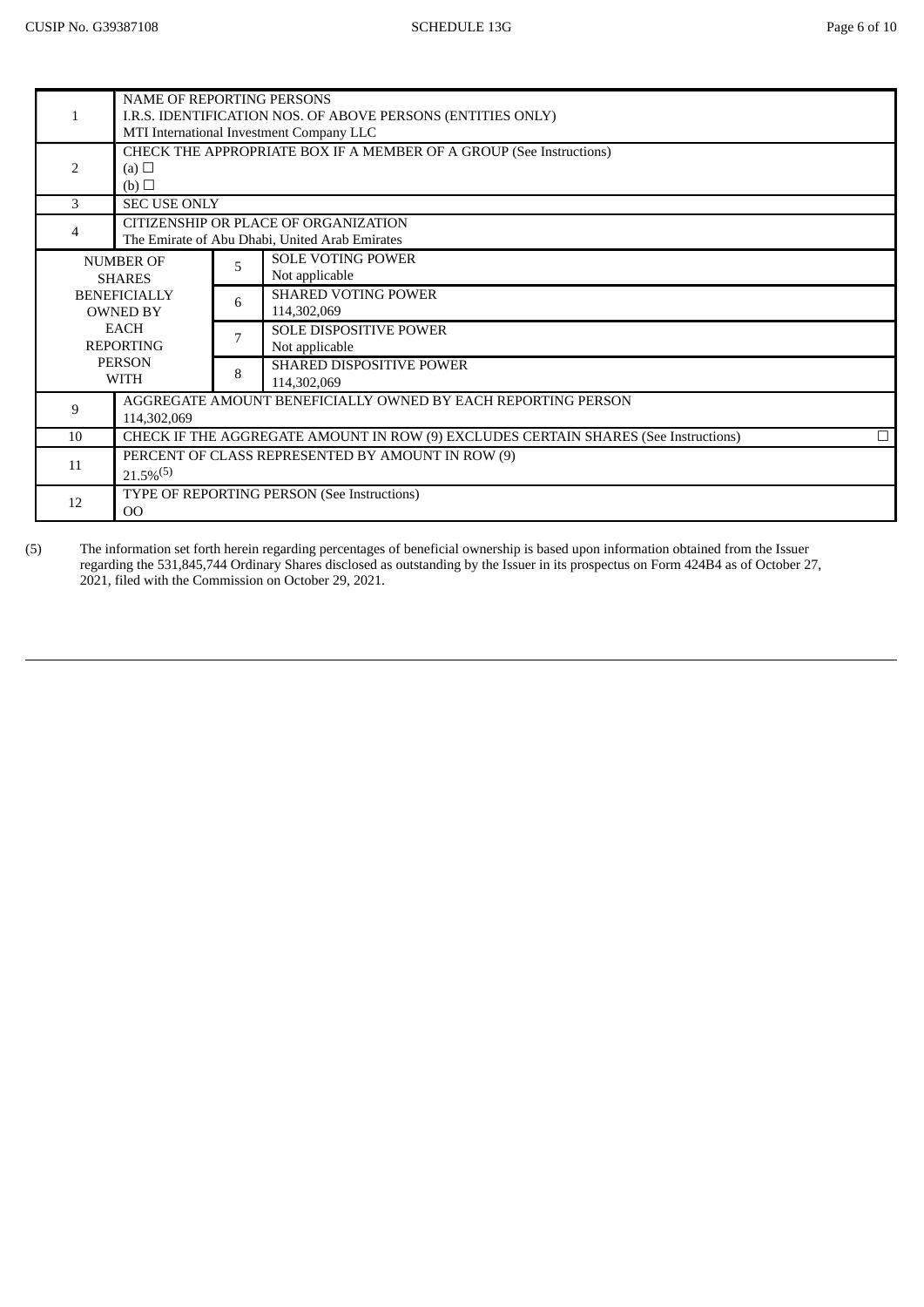## **Item 1.**

- (a) Name of Issuer: GLOBALFOUNDRIES Inc.
- (b) Address of Issuer's Principal Executive Offices: 400 Stonebreak Road Extension, Malta, New York 12020

#### **Item 2.**

- (a) Name of Person Filing:
	- (i) Mubadala Investment Company PJSC
	- (ii) Mamoura Diversified Global Holding PJSC
	- (iii) Mubadala Technology Investments LLC
	- (iv) Mubadala Technology Investment Company
	- (v) MTI International Investment Company LLC
- (b) Address of Principal Business Office or, if none, Residence:
	- (i) Mamoura A Building Abu Dhabi, 45005 United Arab Emirates
	- (ii) Mamoura A Building Abu Dhabi, 45005 United Arab Emirates
	- (iii) Mamoura A Building Abu Dhabi, 45005 United Arab Emirates
	- (iv) Maples Corporate Services Limited, PO Box 309, Ugland House, Grand Cayman, KY1-1104, Cayman Islands
	- (v) Mamoura A Building Abu Dhabi, 45005 United Arab Emirates

#### (c) Citizenship:

- (i) Please refer to Item 4 on each cover page for each Reporting Person.
- (d) Title of Class of Securities: Ordinary Shares, \$0.02 par value per share
- (e) CUSIP Number: G39387108

### Item 3. If this statement is filed pursuant to §§240.13d-1(b) or 240.13d-2(b) or (c), check whether the person filing is a:

Not applicable.

### **Item 4. Ownership.**

Information with respect to the Reporting Persons' ownership as of December 31, 2021 is incorporated by reference to items (5) – (9) and (11) of the cover page for each Reporting Person.

## **Item 5. Ownership of Five Percent or Less of a Class.**

Not applicable.

## **Item 6. Ownership of More than Five Percent on Behalf of Another Person.**

Not applicable.

## Item 7. Identification and Classification of the Subsidiary Which Acquired the Security Being Reported on By the Parent Holding Company.

Not applicable.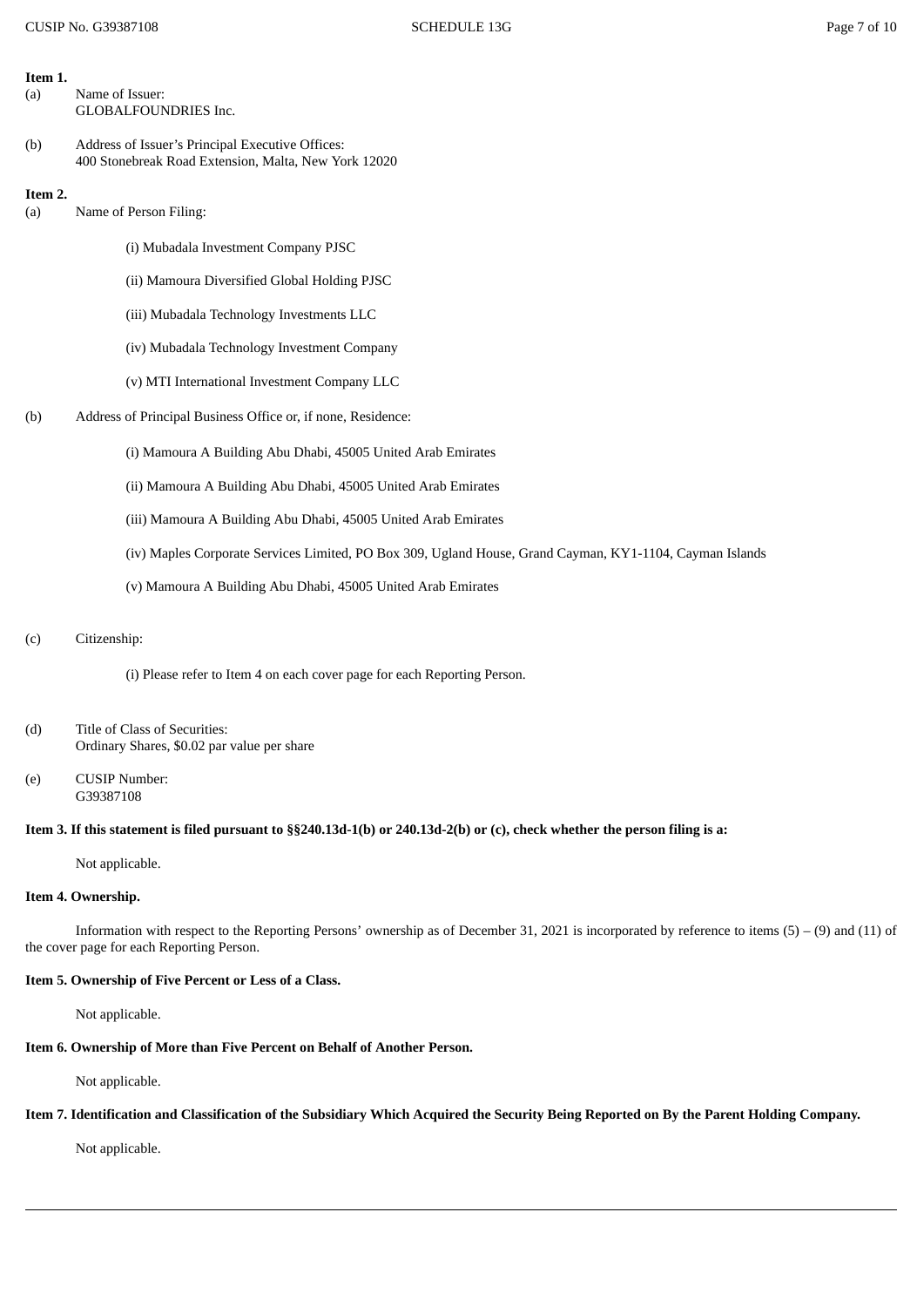# **Item 8. Identification and Classification of Member of the Group.**

Not applicable.

# **Item 9. Notice of Dissolution of Group.**

Not applicable.

# **Item 10. Certification.**

Not applicable.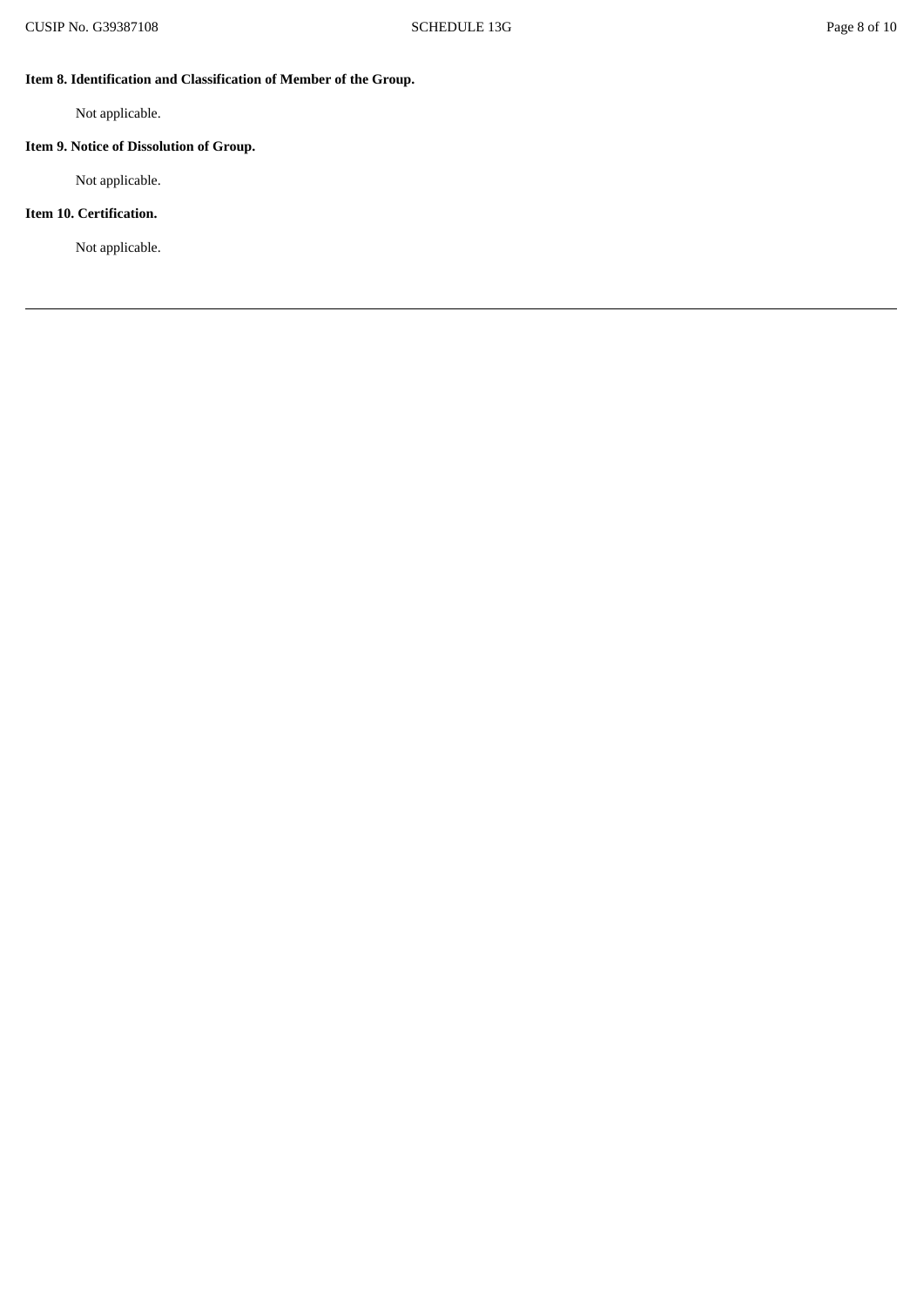## **SIGNATURE**

After reasonable inquiry and to the best of my knowledge and belief, I certify that the information set forth in this statement is true, complete and correct.

### **MUBADALA INVESTMENT COMPANY PJSC**

February 11, 2022

**Date**

/s/ Andre Namphy

**Signature**

Andre Namphy / Authorized Signatory

**Name/Title**

## **MAMOURA DIVERSIFIED GLOBAL HOLDING PJSC**

February 11, 2022

**Date**

/s/ Andre Namphy

**Signature**

Andre Namphy / Authorized Signatory

**Name/Title**

# **MUBADALA TECHNOLOGY INVESTMENTS LLC**

February 11, 2022

**Date**

/s/ Andre Namphy

**Signature**

Andre Namphy / Authorized Signatory **Name/Title**

**MUBADALA TECHNOLOGY INVESTMENT COMPANY**

February 11, 2022

Date

/s/ Andre Namphy

Signature

Andre Namphy / Authorized Signatory

Name/Title

# **MTI INTERNATIONAL INVESTMENT COMPANY LLC**

February 11, 2022

Date

/s/ Andre Namphy

Signature

Andre Namphy / Authorized Signatory

Name/Title